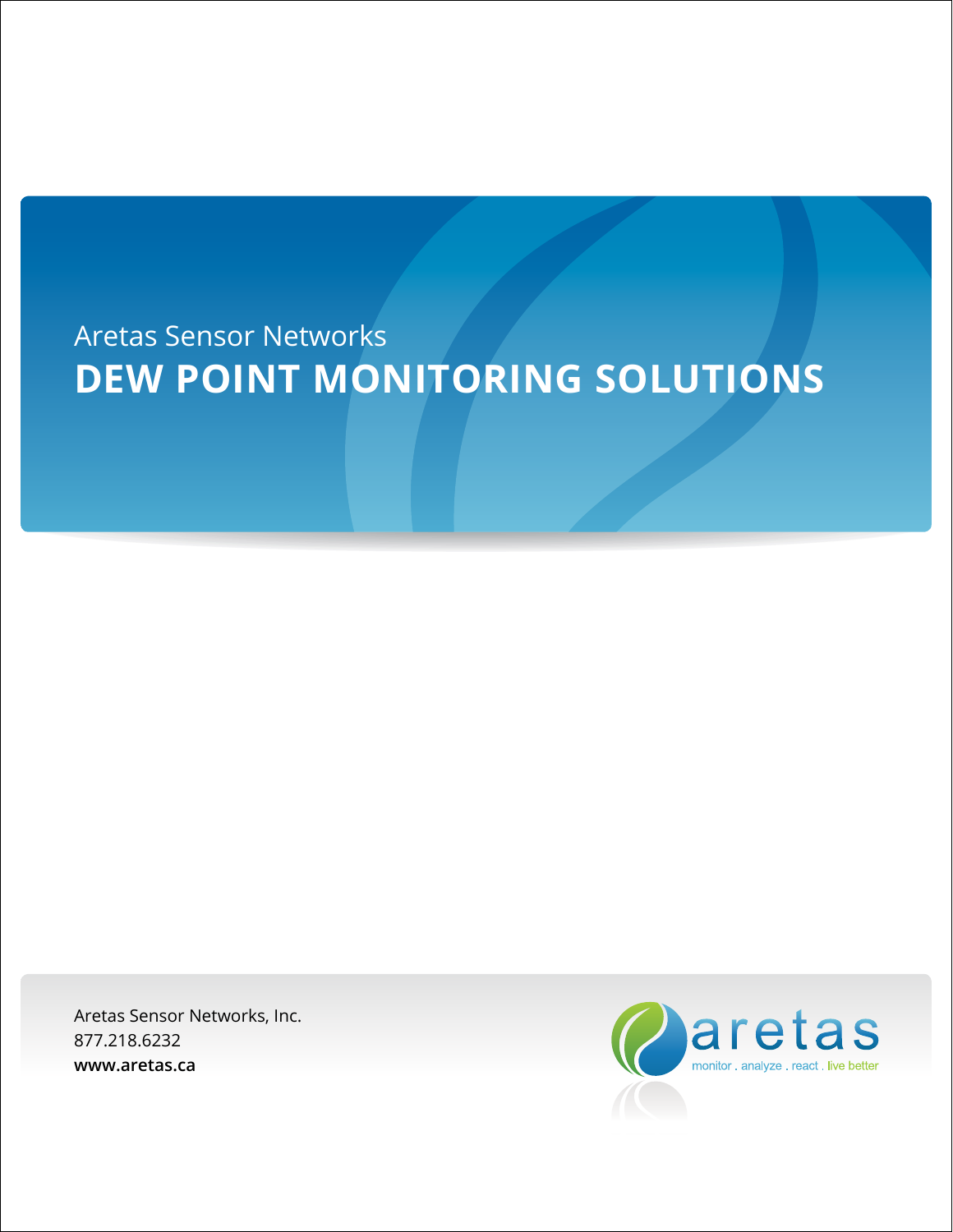# **Dew Point monitoring Solutions**

**Customizable Monitoring**

#### **How it Works**



**Monitor** Our monitors gather and transmit data to the communication bridge



**Gather Data** Data from all units is sent securely to your private online data center account



**Analyze & Report** Your data is archived, analyzed and reported in many useful ways



**24/7 Access** Decision making is easy from

#### **Sensor Options**

| <b>CO</b>              | Carbon Monoxide              |  |
|------------------------|------------------------------|--|
| CO <sub>2</sub>        | <b>Carbon Dioxide</b>        |  |
| O <sub>3</sub>         | Ozone                        |  |
| dB                     | <b>Noise</b>                 |  |
| <b>DP</b>              | Differential Pressure        |  |
|                        | <b>NO2</b> Nitrogen Dioxide  |  |
| <b>PM</b>              | Particulates                 |  |
|                        | <b>TRHF</b> Freezer / Fridge |  |
| <b>VOC</b>             | Volatile Organic Compounds   |  |
| More options available |                              |  |

#### **Overview**

Monitor dew point within your compressed air system. Wirelessly integrated into Aretas' 4-20mA monitoring technology, this dew point sensor can be easily installed throughout your compressed air system, allowing you to review your data 24/7, at any location, anytime, worldwide.

#### **Customizable**

Our wireless 4-20mA monitoring system allows you to monitor dew point in almost any location in your system. It seamlessly integrates with our other sensor options such as temperature, humidity, CO, NO2, VOC to meet your unique needs. Call Aretas Sensor Networks today for a free demo of our online analytics which display data in many useful ways and offers capabilities including text and email alerts anytime your system varies outside of optimal levels.

#### **Industrial Solution**

Our wireless dew point monitoring system makes monitoring as accessible as temperature and pressure with this fully configured, calibrated transmitter that is incorporated into our online dashboard and management system.

#### **Product Specifications**



#### **Wireless 4-20 Dew Point Monitor**

#### **Details:**

- XBee 802.15.4 Frequency
- 900MHz

#### **Operating Temperature**

| DEW POINT SENSOL                  | <b>U-SUUU PPIIIV</b> |
|-----------------------------------|----------------------|
| Measurement Range -100°C to +20°C |                      |
| Accuracy                          | $+2^{\circ}C$        |

#### **Applications include:**

- Process control & automation
- Pump & compressor control
- Hydraulic systems
- Pneumatic systems
- Engine monitoring
- Refrigeration equipment
- Presses
- Machine tools & more

#### **Features**

- All stainless steel welded sensing element
- Fast response time
- Pre-calibrated
- 1/4 inch NPT male threaded process connection